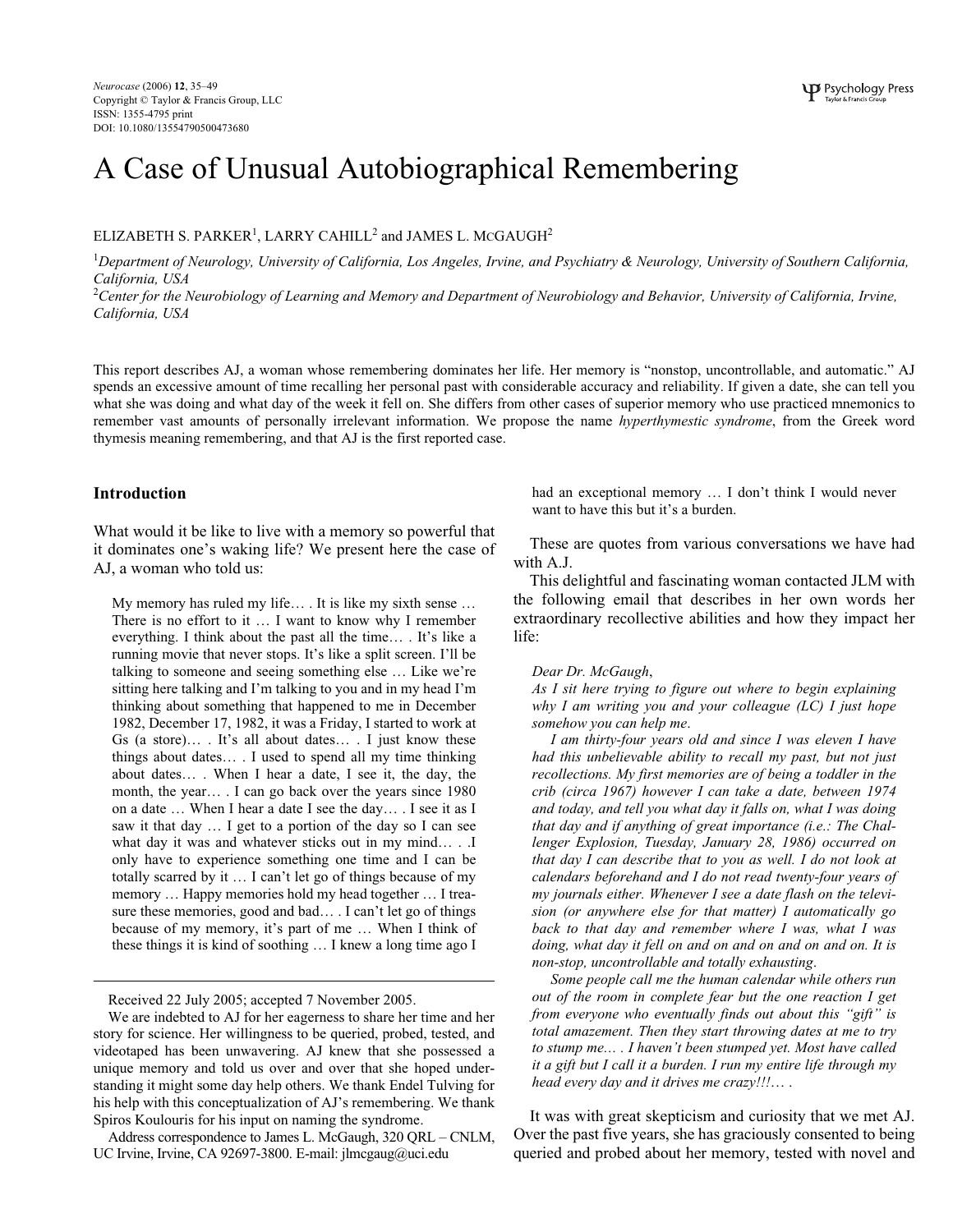standardized tests, and shared her personal experiences with considerable openness. It became clear, early on, that her memory was different from other cases of superior memory reported in the literature. She was not gifted at encoding and retrieving long strings of digits and numbers. Over and over again, she told us that her memories are deeply personal, tied to what she is interested in, closely linked to dates that are within her personal experience and uncontrollable. So unique is her presentation that we decided to let the subject herself guide this inquiry.

In contrast to the vast literature on impaired memory and the amnesic syndrome, relatively little is known about forms of superior memory. Previously reported cases of superior memory seem to have in common the ability to perform memory feats with meaningless information such as learning long displays of words or digits and repeating them back. None were reported to have superior autobiographical memory or to be bothered by constant remembering of personal experiences. Luria (1987) wrote in detail about the superior memory of S, who became a professional mnemonist and earned his living by amazing audiences with his ability to recall almost limitless amounts of information. S was not bothered by an extraordinary autobiographical memory, indeed he was described as living his personal life "as in a haze" (p. 159). Nor did S think of himself as having an exceptional memory. When sent to Luria for examination by the editor of the newspaper where he was then working as a journalist, S was perplexed as to why he had been singled out. He did not see his memory as unusual or remarkable. Nor is there evidence of remarkable autobiographical memory in VP, another case of superior memory described by Hunt and Love (1972, 1983). VP was a man who could play up to 60 games of correspondence chess without notes, and who, by the age of five, had memorized the street map of Riga, his home town of 500,000 people. VP memorized Bartlett's tale, "War of the Ghosts" producing it nearly verbatim after two readings and a year later without warning was able to recall the tale as he had the year before. VP did not see his memory as above the norm. In fact he told Hunt and Love that many of his fellow classmates had better memories than his, as the educational system in Riga placed such strong emphasis on rote learning. TE reported by Gordon *et al*. (1984) began studying mnemonics at the age of 15 and could memorize eight rows of six digits using complex strategies. In their pathbreaking book on superior memory, Wilding and Valentine (1997) have written in depth about ten cases. The majority of their cases had either performed or been spectators at the World Memory Championships where people perform feats such as learning and remembering long strings of binary digits. Wilding and Valentine found that their ten cases each had very different but highly domain-specific forms of superior memory. For example, their Subject A had worked as a telephone operator and was able to recall nearly all the telephone exchange codes of the British Isles in response to town names (p. 119). According to

Wilding and Valentine (1997, p. 159), none of the ten cases, despite superior ability on laboratory memory tasks, had more than average ability to recall autobiographical detail from their past.

The current view of superior rememberers studied to date is that their skills are due to the application of strategies acquired through practice, and not to innate abilities (see Ericsson *et al*. 2004). AJ seemed to differ from this characterization as she told us she could not consciously apply strategies to help her learn and retain new information. She was not able to use her talents to memorize in school, telling us she had great difficulty with rote memorization. She repeatedly told us her memory was automatic, not strategic. Luria studied, in considerable depth, the mnemonic strategies used by S, including visual images and his complex synesthetic constructions that allowed him to retain prodigious amounts of information for years. Maguire *et al*. (2003) asked their ten cases with superior memory about mnemonic strategies they used to remember memory tasks during a brain fMRI. All ten reported using mnemonics and nine reported using the "method of loci" for some or all of the tasks. The method of loci is attributed to the Greek poet, Simonedes of Kos in 447 BC (Yates, 1966) and basically consists of taking a mental walk through a familiar route, attaching to-be-remembered items to places along the route which in turn serve as retrieval cues during another mental walk at retrieval. Luria's case S, with his rich capacity for visual imagery, used a variation of the method of loci to recall strings of 50 to 70 words and digits, which he could recall both forward and backward depending on where he started his mental walk at retrieval. Ericsson *et al*. (2004) undertook extensive reevaluation of the famous Rajan (Thompson *et al*. 1991), who had superior abilities to remember digits and letters. They concluded that his memory skill was due to encoding techniques he had acquired through extensive practice, and not to an innately superior memory.

Luria's classical study of S influenced our approach to AJ. Luria carefully described S's memory skills and abilities in the context of the total person, considering his memory skills as part of and causally related to his overall psychological makeup. Most psychological studies of superior rememberers have focused on laboratory tasks to document subjects' memory performance, with less attention to the cases' broader psychological makeup. Surprisingly little has been written about how a superior memory relates to the person's inner makeup or how it affects their everyday functioning. In addition, very little is known about neuropsychological domains outside memory in cases of superior memory. General intellectual functioning, as measured by tests of IQ (e.g., Wilding and Valentine, 1997; Maguire *et al*., 2003), has not been found to correlate with superior memory. Interestingly, Luria reported that S was viewed by people as disorganized and dimwitted, and had trouble with abstraction. We therefore undertook an extensive neuropsychological evaluation of AJ, to examine her memory performance on standard clinical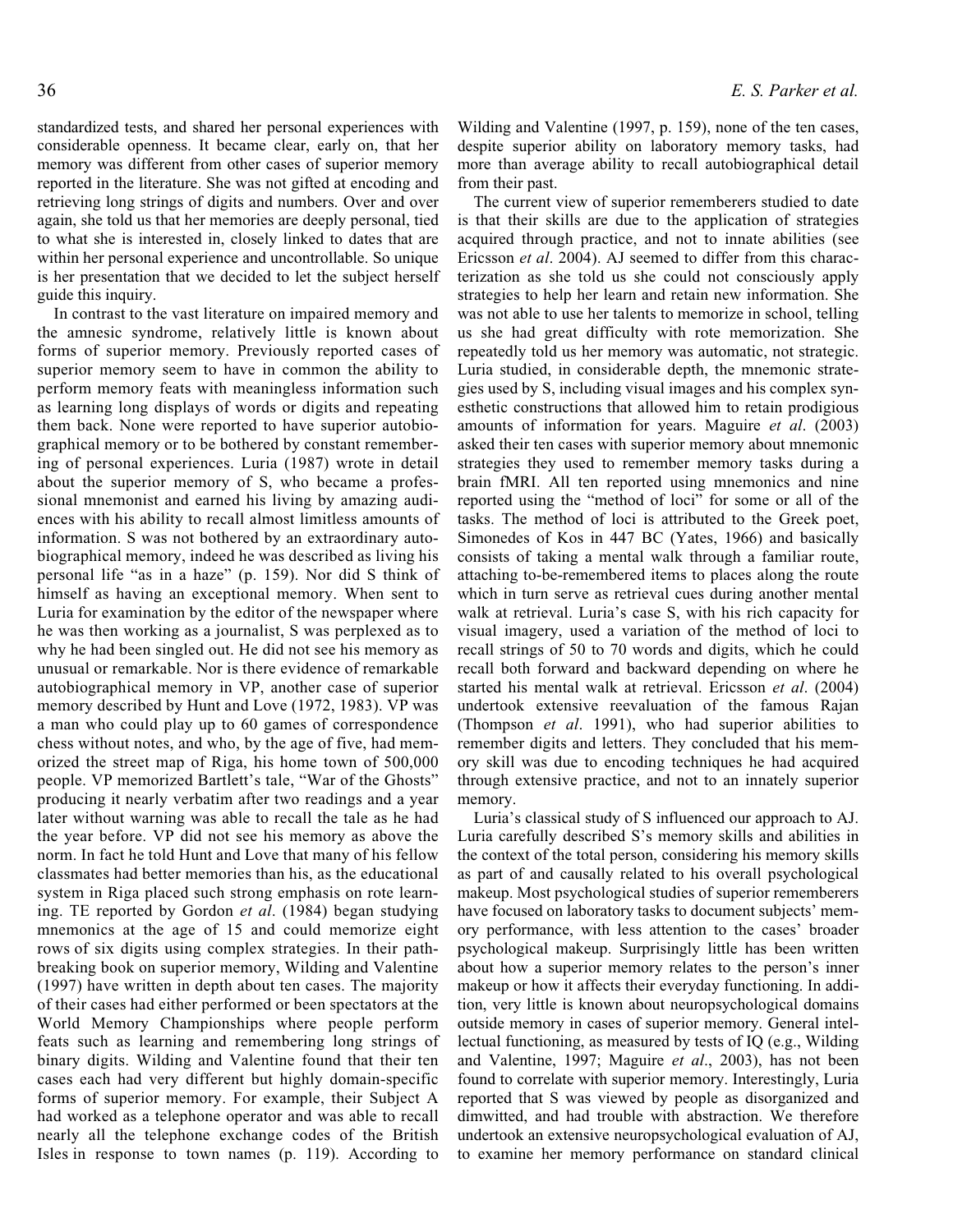instruments and to examine her memory in the context of her overall neuropsychological profile.

## **Methods**

Research data were collected through a protocol approved by the University of California, Irvine IRB and informed written consent was obtained from AJ. Much of the research methodology was guided by what AJ told us and we observed. We interviewed her extensively about her history and her memory. We made video recordings to study her in depth. AJ was never told what she would be asked about or tested on in advance. She arrived at each visit completely naïve about dates and events that would be queried on that day. Her recall of dates and events from her own life were noted for their high reliability. As AJ kept a diary from the age of 10 to the age of 34, a subset of her personal recollections was verified with her diary entries. This verification occurred by asking her to bring a box of her diaries and then checking in the diaries a subset of dates for which she had, in earlier meetings, provided us an account of events. Her mother verified some facts. Her ability to recall dates and newsworthy events was tested from a book of news events over the past 100 years (Lucas, 2000). Her ability to tell what day of the week was a certain date was checked from calendars. Results are presented in a manner to protect AJ's confidentiality and privacy.

Formal neuropsychological testing was conducted by a clinical neuropsychologist (ESP) according to standard clinical procedures and interpreted according to relevant norms. Each test is described in Lezak (1995) except for tests from the Delis-Kaplan Executive Function System [(D-KEFS) Delis *et al*. 2001]. Clinical tests of memory are designed to measure memory deficits, not superior memory, and can suffer from ceiling effects. It is noted where AJ's scores were at the maximum possible. Memory tests included: *global memory indices* (Wechsler Memory Scale Revised (WMS-R)); *memory tests requiring organizational strategies* [word-list recall (California Verbal Learning Test-Research Edition (CVLT)]; and recall of complex visual information (Rey-Osterrieth Complex Figure Test (Rey-O CFT)); *memory tests with strong external cues* (Warrington's Word and Face Recognition Tests; paired associates from the WMS-R; recognition on the CVLT); *working memory* (Letter-Number Sequencing subtest of the Wechsler Adult Intelligence Scale – III (WAIS-III), maximum number of digits in the reverse directions and maximum number of items in reverse visual span from the WMS-R); *semantic memory* (Information subtest of WAIS-R); and *autobiographical memory* (Autobiographical Memory Index (AMI)).

To measure neuropsychological domains beyond memory, the following domains and tests were selected: *General intellectual functioning* (Wechsler Adult Intelligence Scale-Revised (WAIS-R); *lateralization* (Edinburgh Handedness Inventory, Grooved Pegboard Test and Finger Tapping Test); *executive functions* (Wisconsin Card Sorting Test, Halstead Category Test, three subtests of the D-KEFS namely the Sorting Test, Twenty Questions Test, Proverbs Test and Tower Test; the Stroop Test; written fluency, i.e., generation of words beginning with the letter S and four-letter words beginning with C, with five minutes allowed for each letter, letter and category fluency from the D-KEFS, Ruff Figural Fluency Test; and Trailmaking Tests Parts A and B; *language functions* (Boston Naming Test, Reading and Spelling sections of the Wide Range Achievement Test-Revised (WRAT-R), Vocabulary and Comprehension subtests of the WAIS-R); *visual spatial functions* (Picture Completion, Picture Arrangement, Block Design and Object Assembly subtests from the WAIS-R, ability to copy the Rey-O CFT, Benton Face Recognition Test, Hooper Visual Organization Test); *calculations* (Arithmetic portion of the WRAT-R and Arithmetic subtest of the WAIS-R); *visual-motor functions* (Digit Symbol subtest of the WAIS-R, and Symbol Search subtest of the WAIS-III).

## **Results**

# *Background Information*

#### *Family History*

AJ was born in 1965 after a normal pregnancy and delivery to a family she describes as "close and protective." She has one younger sibling, a left-handed brother who is nearly four years her junior. Her father is a businessman and her mother works as an assistant in a medical office. The family is Jewish with her father's parents coming from Hungary and Russia, and her mother's parents coming from Germany and Romania. Family history is positive for depression, anxiety and ocular migraines. According to AJ, several other members of her family have good memories but nothing like hers with her phenomenal memory for dates. These other relatives are a paternal aunt, paternal cousin and paternal great uncle. She was married for the first and only time at the age of 37.

### *Development of her Memory*

AJ reports that her earliest memory is being in her crib, around the age of 18 to 24 months, and frightened when woken by her uncle's dog. She says she can recall her brother's birth when she was three years, nine months old. According to AJ she had always had a richly detailed memory for episodes but there was a change in her memory when at age eight her family moved from the east coast to the west. She reports she had loved their life in the east and did not want to move. She says she was "traumatized by the move" and that after the move she started to "organize her memories," making lists of friends from back east, looking at pictures of her house and thinking about the past "a lot." She states that after the move, her memories became "clearer." In 1976 when she was ten years old she began keeping a diary.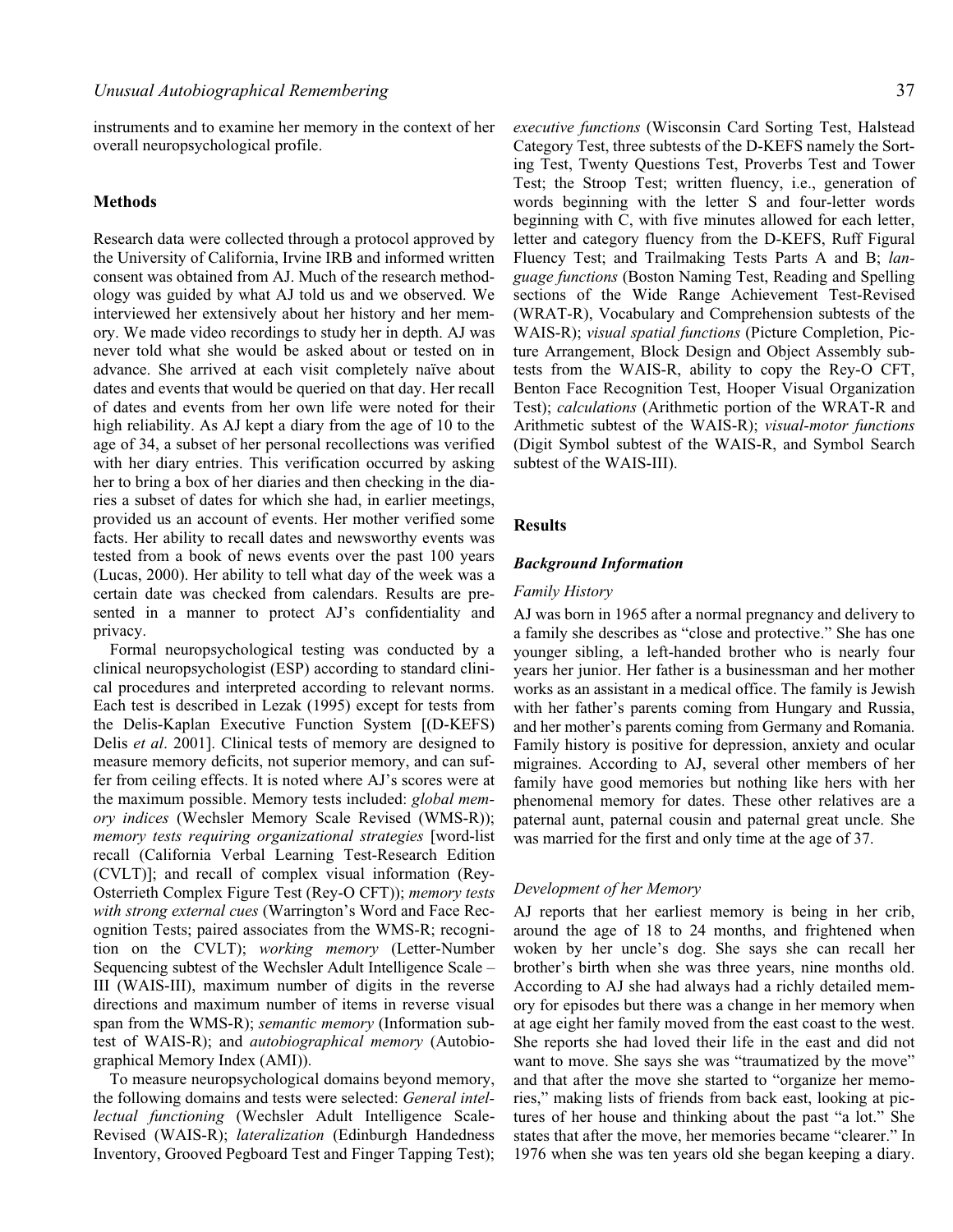She says that she first became aware of her detailed memory in 1978 at age twelve. She told us the same story on several different occasions. She recalls that she was studying with her mother and started to drift off thinking about the year before in school, which she had "loved." It was then she says she became aware that she was able to vividly recall the details of the year before and exact dates. From 1974–1979, ages eight to thirteen, she can remember many days but not every day. She often has to think about things (for a few seconds). As the years went by, she remembered more and more dates and events. She says that from 1980, age 14 onward, her recall became "automatic"... . "give me the day and I see it. I go back to the day and I just see the day and what I was doing." Her mother reports that the family noticed AJ's superior memory when she was in her twenties.

## *Diaries*

From the age of 10 to the age of 34, AJ kept diaries, nearly every day. Her diaries were various forms of scheduling calendars with small entry areas, some just one inch by one inch. Some years, her entries were completely filled with writing so micrographic that even AJ read them to us with great difficulty. Other years, her entries were less detailed, and more readable, with 6–7 brief entries per day. She said that she was "obsessed with writing things down" because things would stay in her mind if she didn't write them down in her diary. It made her feel better to have things written down. She said she rarely went back to review them. These diaries provided a resource for our verification of her recollections.

# *Educational History*

Despite her remarkable memory, AJ reports that she never excelled in school and says she "hated" it. She insists that she must be interested in something in order to remember it. She said her grades were mostly Cs with some Bs and an A here and there. When asked why she didn't apply her great memory to school, she said "It (meaning her memory) doesn't work that way. I had to study hard. I'm not a genius." She reports she had trouble memorizing dates in history, arithmetic, foreign languages, sciences and "got Ds in geometry." She told us she received an A in algebra which came much more easily to her. She said she had math tutors from second grade to help her memorize math facts. She readily admits that she "hates authority" to which she attributes her dislike of school. Memorizing poetry was painfully difficult. Yet she can recall with ease every one of her teachers since kindergarten. She did complete a bachelor's degree in a social science, graduating at the age of 23.

## *Occupational History*

AJ has had periods where she has been unemployed by choice. Upon returning home from university, she worked for a year in the entertainment field. This was followed by a three-year period, when she was 25 to 27, where she did not

work and lived at home with what she describes as "an extreme bout of depression." She then worked as an assistant in a law office where her memory for events and dates was a significant asset. After that, she worked as an executive assistant for the next six years until she married. AJ's goal is to be a wife and have a family, rather than having a career outside the home. That is all she has wanted since she was three years old. She is working on plans to start her own business that involves selling a product she will make.

# *Medical and Psychological History*

She reports migraines since childhood, about five times a year up to her early thirties, when she took 5 ibuprofen tablets every day to prevent headaches. She stopped the Advil at 37 and only had one migraine in the year and a half since then. She was sickly until the age of five suffering frequent sore throats and ear infections. Surgeries include tonsillectomy at age four and two facial reconstructive surgeries following an automobile accident when she was 16. There was no reported loss of consciousness from this head injury or another when she hit her head at age eight. Lactose intolerance developed when she was 30 and lasted until she was 33.

AJ told us she had taken medication "for anxiety" "for years," initially Prozac and later Zoloft (200 mg a day). On her own, she tapered off Zoloft but with some difficulty, experiencing significant gastric distress and "twitching." During her period of depression, from the ages of 25–27 as described previously, she underwent counseling but was not put on medication. She had counseling on and off from the ages of 26 to 35. There is a history of sleep problems with insomnia that stopped when she was in her early thirties. She has not had insomnia in nearly seven years.

AJ reports having numerous "phobias" but does not think there is any relationship between her memory and her phobias. Early on she told us she was "phobic" about doctors, hospitals and universities, making us wonder how she would take to participating in research in a university setting. This has not turned out to be a problem, for reasons she explains only that "this is different." One day she brought in a list of phobias with twenty items checked. She recalled that her bird phobia started on July 16, 1988 when she was hit on the head by a pigeon. She also listed as phobias: bird droppings, stage fright, rats, and many specific foods and smells. She can name the dates and events that triggered many of the "phobias."

AJ told us that she has "always needed order" in her life. She told us she was "traumatized" by the family move from the east to the west coast and is insistent in her belief that this trauma changed her memory. She refers to herself as a "neat freak" and recalls even when she was three years old, she insisted on keeping her dolls in a very "precise and complicated order" in her doll carriage. She recalled that around the age of five she would "throw a fit" if anyone moved things in her bedroom. She said she would "go nuts and get hysterical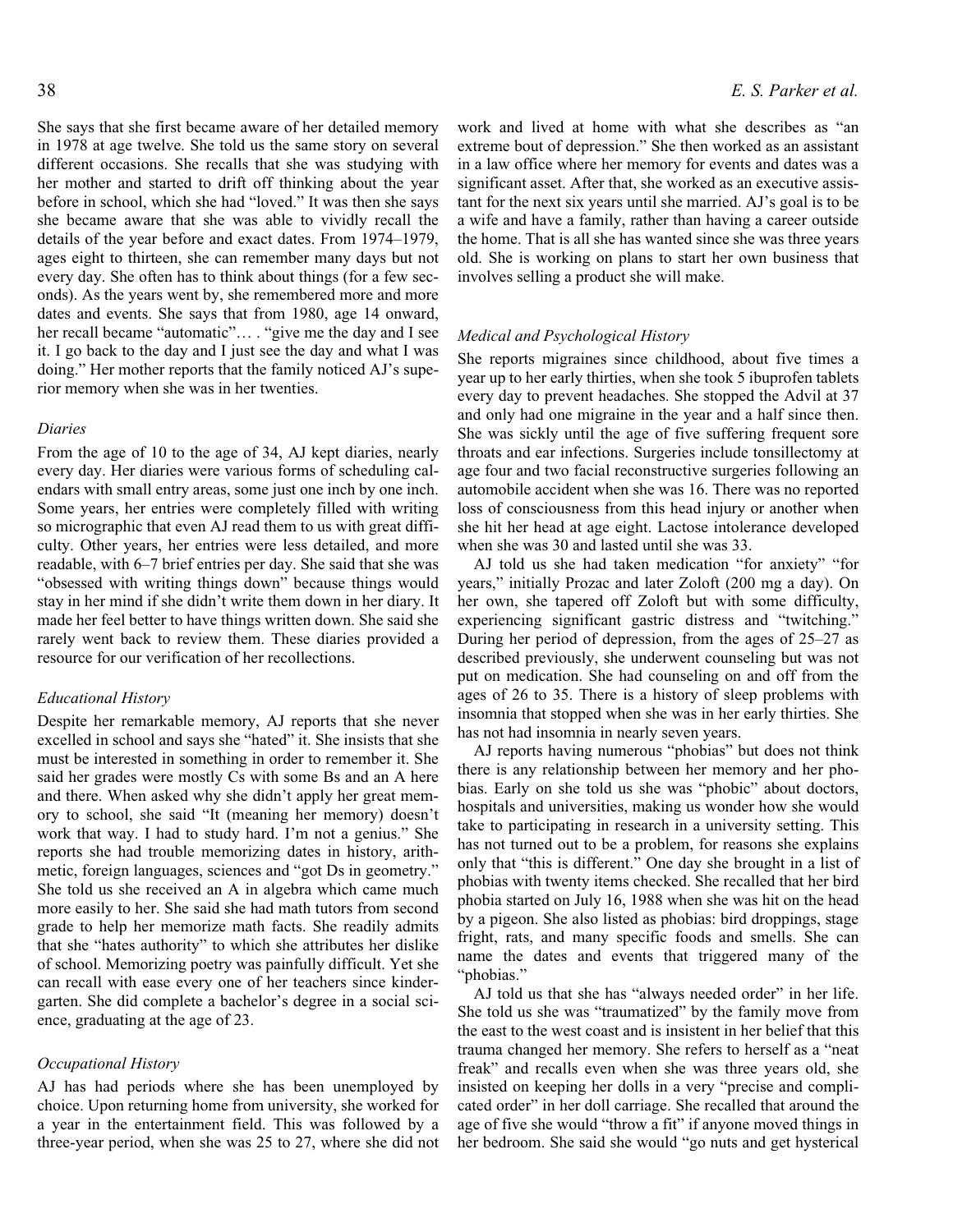because things were moved." Her attachment to her family, familiar places and things is a frequently repeated theme. She told us that up to the age of five she would "cry hysterically" if her parents went out. After that she continued to have "severe separation anxiety" about her parents. She has lived with her parents most of her life, even after she married. Shortly after her marriage, she and her husband somewhat abruptly packed up and moved to another part of the country only to immediately turn around and return to her parents' home. When AJ was 37, her parents sold the family home where she had lived most of her life. She was most upset about having to pack her life's treasures and leave the bedroom which had remained pretty much in the same state as when she was nine. These descriptions fit with her reported history of anxiety.

Her knowledge of and interest in certain television programs is remarkable and she collects TV guides. She says she is "fascinated with the macabre." She says she is a very social person and interested in people. She is the family historian and her friends turn to her to remember things they did together and when.

### *Behavioral Observations*

AJ has been extremely co-operative and open during these investigations. She clearly enjoys telling us about her memory and can talk at great length about events from her personal past. For example, when asked about her second grade teacher, she, without hesitation, provided the name and described with considerable positive affect the teacher, her appearance, and information about the teacher. AJ's recall of events from her past is immediate, confident, and with considerable emotion. She lights up when she recalls. If she does not know the answer to a question, she says she doesn't know. She did not confabulate or guess. She told us often that she could not remember something because she did not care about the topic or the question was outside the time period of her memory calendar (generally 1974 to the present).

AJ did not enjoy being asked questions she could not answer nor did she like neuropsychological tests on which she had difficulty. For example, she told us in no uncertain terms that she did not like the word-list recall tests. She said she "hated" trying to recall the "War of the Ghosts" story. During the Halstead Category Test of executive functions she repeatedly said she hoped the test would be over soon. This pattern of discomfort and even antipathy towards certain tasks contrasts with her engaging affect when recalling stories and dates from her personal life.

# *Examples of AJ's Associative Autobiographical Recollections*

She says her personal memories are vivid, like a running movie and full of emotion. As described in the Introduction, AJ told us that her remembering is automatic and not under her conscious control. Her answers were immediate and quick, not deliberate and reflective. Once given a date within her period of strong memory she would, within seconds, produce the day of the week, or what she did on that day, or what event took place on that day. If allowed to talk uninterrupted, AJ would go on at length telling stories about what she did on that day, or something she did before or after that day, such as a trip home from college with a friend, or the restaurant where she ate and with whom. Although she can recall dates and events with incredible accuracy, her memory is deeply personal. A date, a public event, the name of a television program, the name of a public figure can cue her personal recollections, seemingly effortlessly and automatically.

One recollection for AJ cues another and another and another, linking one recollection to the next, as if her retrieval mode, once turned on goes on automatic. For example, when asked about JFK Jr's fatal plane crash, she immediately told us it had occurred on July 16, 1999. She spontaneously associated to what she was doing, telling us "I just remember they had flown away on Friday night and on Saturday morning I remember being like almost asleep because I sleep with the TV on and I probably had the news going and it was like seven o'clock in the morning. I remember hearing this and sitting up and thinking I didn't hear what I just heard. I lay down for two hours listening."

Another example of how one recollection cues the next was illustrated when she wrote about how watching a television program can cue emotional memories from her personal past. She wrote: "The Waltons … I will think about my Grandmother (because we used to watch the show together) who died 15 years ago this May and I will also think about how much I miss the 1970's and then memories start to flood my brain. I get that 1970's "feeling" (what that decade felt to me). There are other shows that give me that same feeling. For instance, I just found the music for the CBS Movie of the Week from 1974 and I play it over and over while I am on the computer because it gives me a "safe" feeling."

## *Dates as Cues for Personal Recollections*

When given a specific date she would immediately, and without prompting, tell her recollections. She did not know in advance what dates we would ask her about, so there was no opportunity for preparation or rehearsal. It is noted where events were later verified from her diary.

*April 3, 1980*? – "I see it. Spring break. Passover, I went to that week. I was on Spring Break. I see the week. I was in 9th grade. The week before I was on Spring Break. I was into General Hospital."

*July 1, 1986*? – "I see it all, that day, that month, that summer. Tuesday. Went with (friend's name) to (restaurant name)." Day of week correct, event later verified from her diary.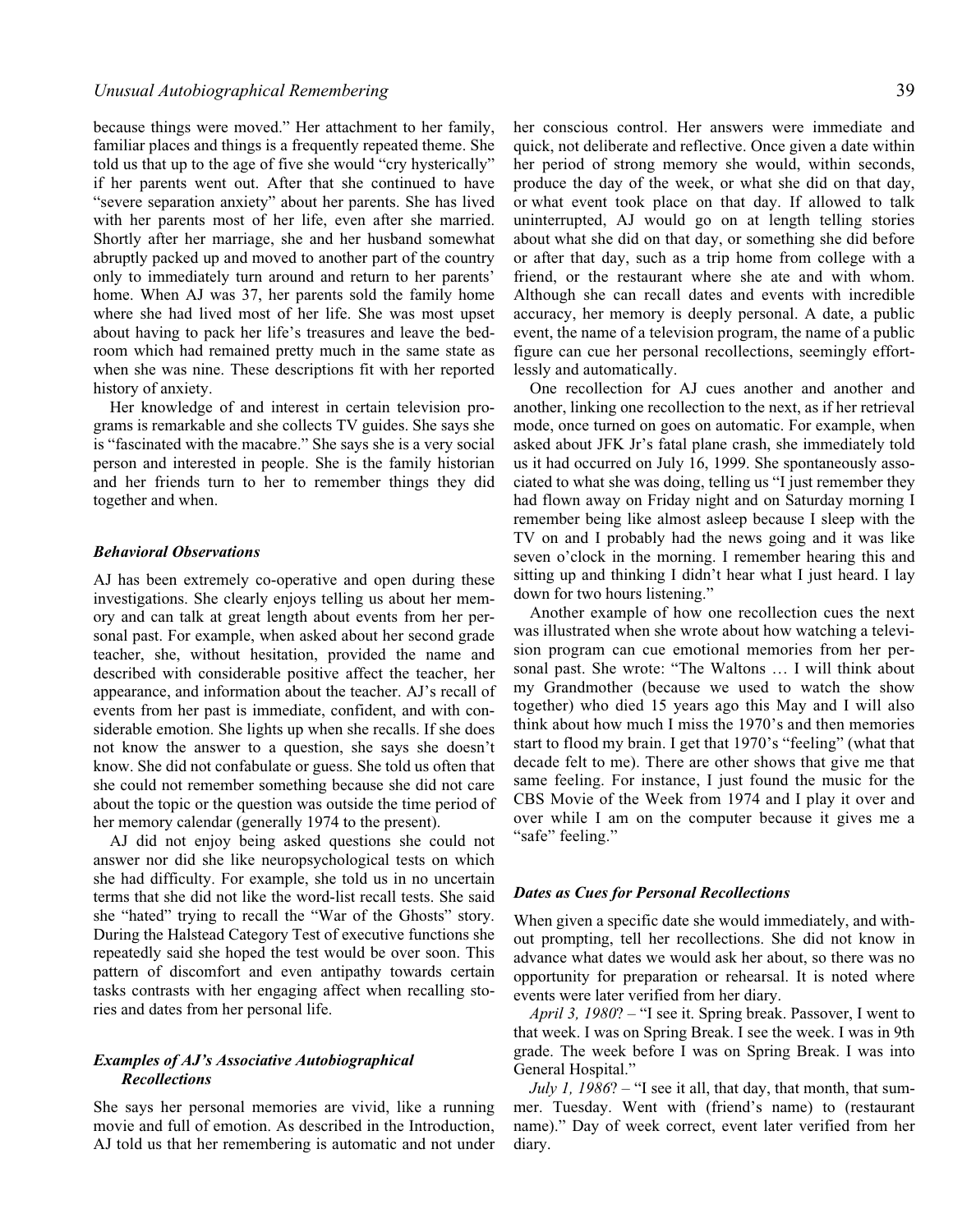*October 3, 1987*? – "That was a Saturday. Hung out at the apartment all weekend, wearing a sling – hurt my elbow." Day of week correct. Entry later verified in diary.

*April 27, 1994*? – "That was Wednesday. That was easy for me because I knew where I was exactly. I was down in Florida. I was summoned to come down and to say goodbye to my Grandmother who they all thought was dying but she ended up living. My Dad and my Mom went to New York for a wedding. Then my Mom went to Baltimore to see her family. I went to Florida on the 25th which was a Monday. This was also the weekend that Nixon died. And then I flew to Florida and my Dad flew to Florida the next day. Then I flew home and my Dad flew to Baltimore to be with my Mom." Day of week correct.

# *The Easter Test for Recall of Dates and Personal Events*

AJ told us on many occasions that she could "see the day" particularly after age 13, and all other days with that same date. In 2003, we decided to test this by asking her to write down all the Easter dates from 1980 onward. In ten minutes, with no prior warning, she wrote the 24 dates presented in Table 1. All but one date is accurate and it is off by two days. This struck us as particularly impressive in that Easter falls on different days, anywhere between March 22 and April 15, based on the Paschal full moon, and AJ is Jewish. On her own initiative, she included notations about what she was

doing on each of these Easter weekends. The notations have been abbreviated and edited for confidentiality.

Two years later, and again without forewarning, we asked AJ to write down the dates for Easter and notations of personal events. Again in less than ten minutes, she produced another table, this time with every Easter date correct and with similar notations about personal events. After she had completed the second table, she was shown the one she had done two years before. She immediately pointed out the one incorrect date from two years before (April 17, 1987 should be April 19, 1987). We reviewed the notations to compare and there was perfect reliability. For example, in 2005 for 1981, she wrote only 10th grade. When asked if she was dating anyone, she elaborated on her new boyfriend, providing his name. In 2005, she provided us with a box of her diaries from 1986–1989. We found the entries for Easter Sunday for those four years and compared them to the notations she had produced that day and two years before. Every one of the notations she had made for the four Easter Sundays matched with what she had written in her diary for that day.

There was high reliability to AJ's recollections. She provided the same events to the same dates and there was no instance where she provided different responses. We were able to verify the accuracy of her memory when she was asked, without forewarning, in May 2003 the dates of previous

**Table 1.** AJ's recollections of every Easter from 1980–2003, produced November 21, 2003

AJ's unexpected recall of all Easters since 1980. Next to each day, she also wrote a personal event for that day. This list was produced within 10 minutes. There is one error and it is off by two days. We have not found anyone who can find the error without resorting to a printed calendar. Nor have we found anyone who can produce this list of dates.

| Date           | Personal entry                                              |
|----------------|-------------------------------------------------------------|
| April 6,1980   | 9th Grade-Easter vacation ends                              |
| April 19,1981  | 10th Grade-new boyfriend, H                                 |
| April 11,1982  | 11th Grade, Grandparents visiting for Passover              |
| April 3,1983   | 12th Grade, just had second nose reconstruction             |
| April 22, 1984 | Freshman at (school), Cs (friend) parents visiting          |
| April 7,1985   | Just returned from a week in AZ, sick as a dog              |
| March 30,1986  | Parents in Palm Springs, W, G, A (friends) staying at house |
| April 17, 1987 | B (friend) for Easter, vomit up carrots                     |
| April 3, 1988  | personal                                                    |
| March 26, 1989 | Bs (friend) for Easter                                      |
| April 15, 1990 | make cookies, S breaks up with me next day                  |
| March 31, 1991 | R (friend) visiting, gets carded for cigs                   |
| April 19, 1992 | Easter Dinner at  T(friend) comes over                      |
| April 11, 1993 | hang all day, spaghetti dinner with R                       |
| April 3, 1994  | wake up at H's house                                        |
| April 16, 1995 | rainy day, brunch with H (friend)                           |
| April 7, 1996  | personal                                                    |
| March 30, 1997 | dinner with J and C (friends)                               |
| April 12, 1998 | house smells like ham, M (friend) over                      |
| April 4, 1999  | hang, describes specific event at work                      |
| April 23, 2000 | Las Vegas for weekend                                       |
| April 15, 2001 | personal                                                    |
| March 31, 2002 | hang                                                        |
| April 20, 2003 | hang with J (husband) and family                            |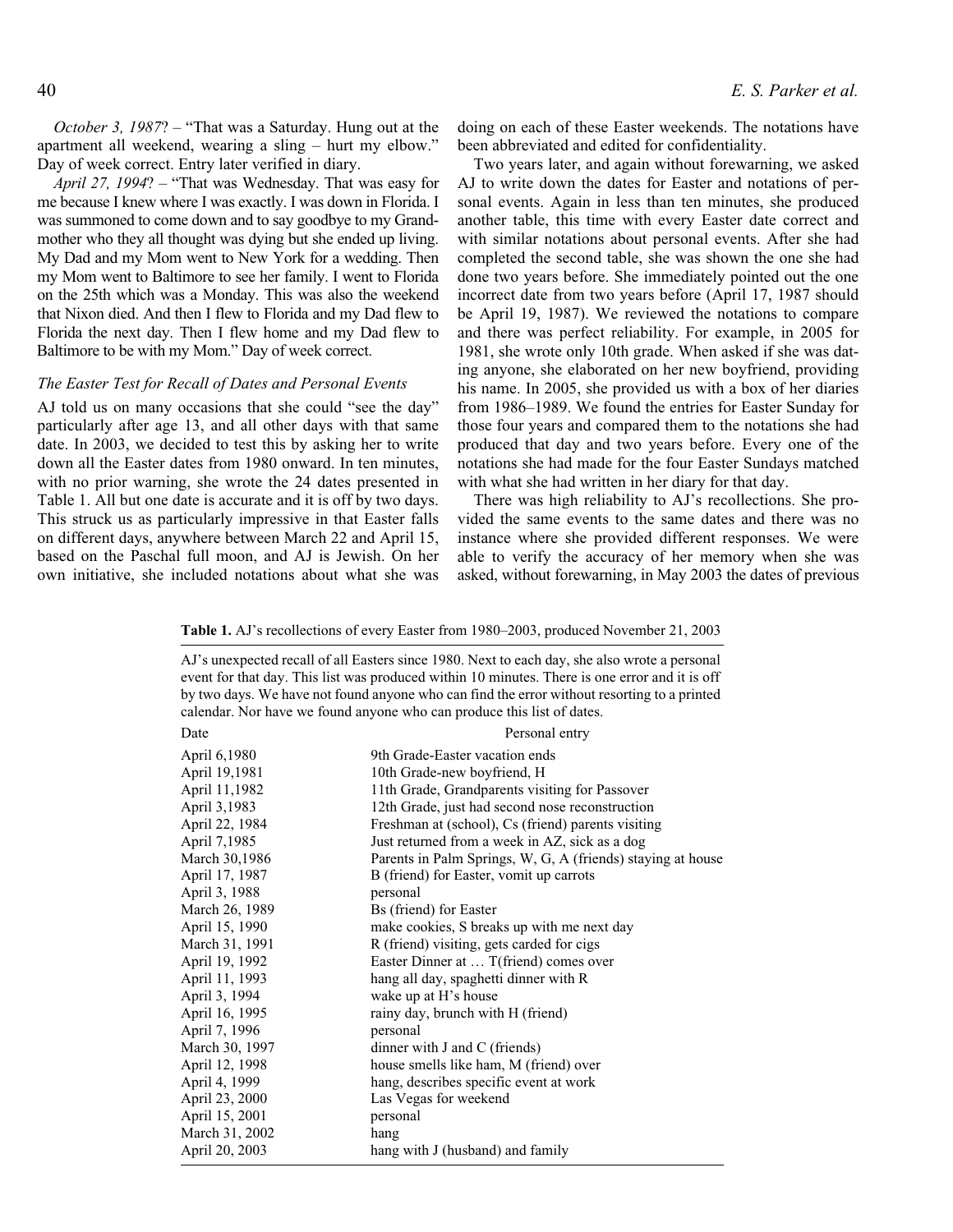meetings with us. Without hesitation, she told us: "June 24, 2000 … July 8, 2000 … July 15, 2000 … July 23, 2000 … August 19, 2000 (saying this was just before JLM left for a trip to Germany, which only she recalled), … each date being correct. None of us was able to recall this list and it was absolutely accurate.

# *Memory for Public Events and Dates*

We quizzed AJ from a book of dates and significant world events (Lucas, 2000), on several occasions and on one occasion, on video. She was able to recall an event when given a date, and a date when given an event, if the questions were within her areas of interest and the period of her good memory (approximately 14 years old and onward). Some examples of her recollective abilities are illustrated in Table 2. Again, the reader is reminded that she was never forewarned about what dates or events she would be questioned.

# *AJ's Mental Calendar*

AJ has a highly developed knowledge of dates, knowing years that repeat and leap years. She can produce what day of the week a particular date fell on if it falls within her memorized mental calendar. She readily admits she has trouble with dates outside her calendar span. When asked what day of the week was April 3, 1955 she told us she didn't know, as she couldn't "see it." She spent several minutes trying to figure this out but was uncertain of the answer.

When given a date within her mental calendar, she says "I see it. I don't see the whole day at one time. I get to a portion of the day so I can see what day it was and whatever sticks out in my mind." She places herself in the day or event and associates to it. She reports that her facility with dates starts around 1974, when she was eight, strengthens around 1978 when she is 12 and was phenomenally accurate from 1980 on when she was fourteen. She enjoys dates, dating events and going over them in her mind. AJ talks about dates in terms consistent with the mental calendar as being part of her semantic memory. When asked about her knowledge of dates she says "I just know it." She says she has no idea how her knowledge of dates developed. All she can tell us is "I have always been about dates. I just know these things." This quality of knowing is characteristic of information in semantic memory (Tulving, 1983, p. 49).

**Table 2.** Examples of AJ's excellent memory for events and dates if within her areas and time period of interest. Answers given below so reader can self-test

*Name the day of the week and the significant event on this date* August 16, 1977; June 6, 1978; May 25, 1979; November 4, 1979 (book wrong date, AJ correct); May 18, 1980; October 5, 1983; January 17, 1994; December 21, 1988; May 3, 1991; May 4, 2001 *Name the date for the event* Plane crash in San Diego? Who shot JR episode? Persian Gulf War begins? Rodney King beating? OJ Simpson verdict? Bombing at Atlanta Olympics? Death of Princess Diana? Concorde Crash? Election dates for G.W. Bush and Clinton? Answers (events) AJ gave to dates: 8/16/77 – Tuesday, Elvis died 6/6/78 – Proposition 13 passed in CA 5/25/79 – plane crash, Chicago 11/4/79 – Iranian invasion of US Embassy 5/18/80 – Sunday, Mt. St Helens erupted 10/5/83 – Wednesday, bombing in Beirut, killed 300 1/17/94 – Monday, Northridge earthquake 12/21/88 – Lockerby plane crash 5/3/91 – last episode of Dallas 5/4/01– Robert Blake's wife killed Answers (dates) A.J. gave to events: San Diego crash – September 25, 1978 JR – November 21, 1980 Gulf War – Wednesday, January 16, 1991 Rodney King beating – March 3, 1991 OJ Simpson verdict – Tuesday, October 3, 1995 Atlanta bombing – July 26, 1996 Princess Diana – August 30 or 31, 1997 (depending on France or US) Concorde – July 25, 2000 Elections date – G.W. Bush – November 7, 2000, Clinton Nov 3, 1992 and November 5, 1996.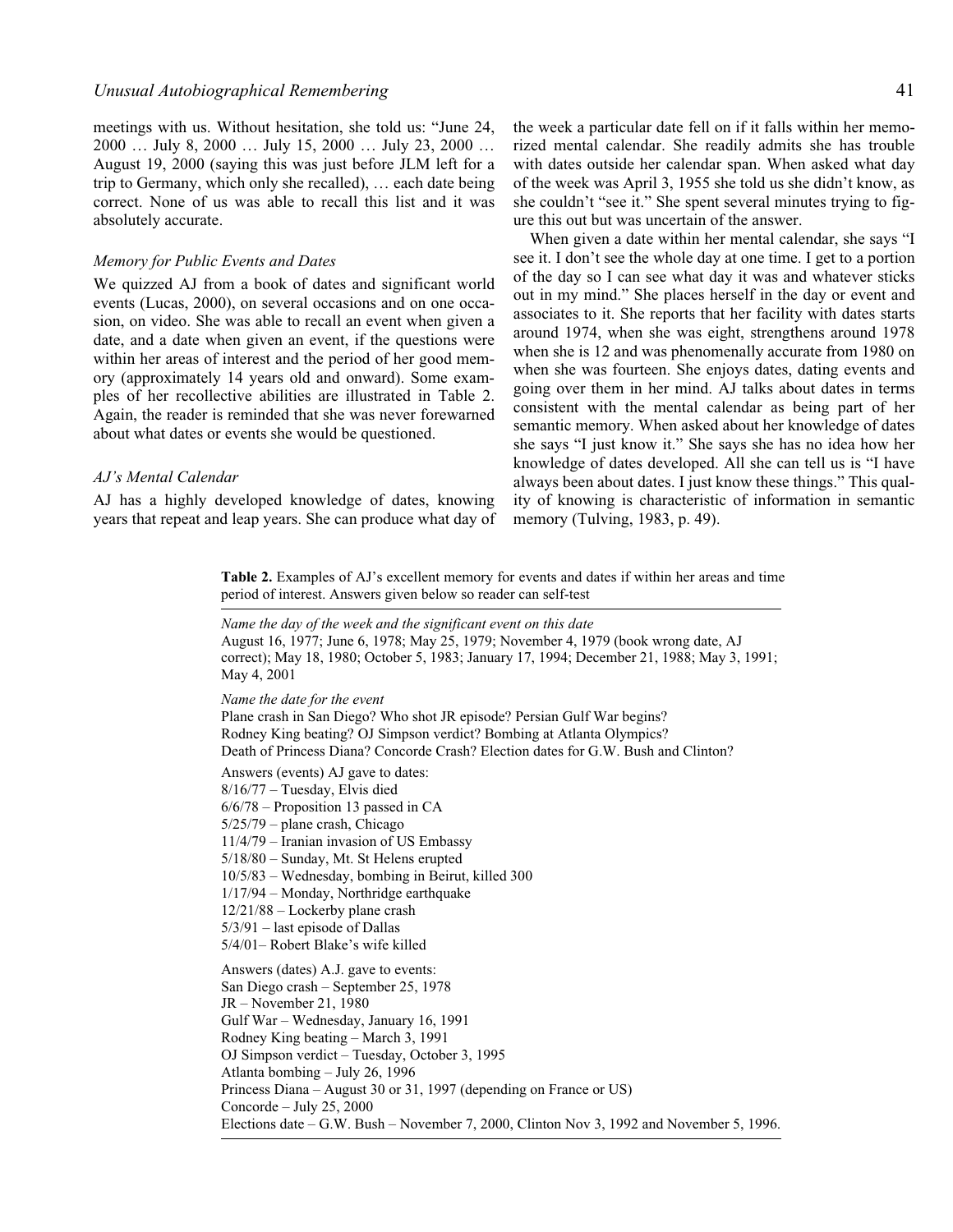On four occasions we asked AJ to draw her mental calendars and she drew virtually the same calendars each time and in the same way. She drew one for years and another for months. Her calendar for years was drawn from left to right and at 1970 changed orientation from top to bottom. She told us her demarcation of years is based on her internal schema that she cannot explain. She said "this is how I see it. 1965 is when I was born. 1963 is when everything changed for the world … I am interested in all that even though I wasn't born yet. 1965 is when I was born. 1960 I feel that with President Kennedy the world changed, and these are significant things the way I see my own life. 1974 is when we moved to California." She had no idea why she turned at 1970 and simply repeated this was they way she saw it, the way she had always seen it.

For months she first drew January in the 11 o'clock position, then counterclockwise filled in the rest of the months. She has no idea why she drew the months this way but insisted again it was how she saw it and always had.

# *Observations on AJ's Memory Weaknesses*

In contrast to AJ's strong autobiographical memory, and her ability to recall dates and events, she is not a gifted memorizer. For example, she told us she has five keys on her keyring and can never recall which key is for what. She says she has to make lists to help her remember. She reports always having a terrible time with rote memorization for things such as learning history dates and poetry. Although she describes her mind like having a movie running, she is not recording her world verbatim in its totality. One day after several hours together, she was asked to close her eyes and tell what her two interviewers were wearing. She was unable to do so.

After making a videotape of AJ, we brought her back a month later and, without warning, interviewed her about specific events from the month before. When we asked her specific questions such as, had she talked about her second grade teacher, or had she talked about the date April 27, 1994, she told us she did not recall. We devised a recognition test to see if recognition would be better than free recall. She was asked about dates and events that had been covered during the video (targets) mixed with ones that had not been discussed on the video but had been at another time (distractors). She was very uncertain when answering questions on the recognition test and had to be prompted to answer. She only recognized one of four target dates and she mistakenly thought that three of the distractor dates might have been discussed on that date. She had similar difficulty recognizing which events had been discussed on the video. How paradoxical that someone with such a powerful autobiographical memory, and extraordinary ability to recall dates and events, was unable to recall or recognize the details of a videotaping from the month before. Her autobiographical memory, while incredible, is also selective and even ordinary in some respects. The neuropsychological test data reported next also demonstrate AJ's strengths and weaknesses in different forms of memory, adding more evidence for the selectivity in her superior memory.

### *Neuropsychological Test Results*

## *Global Test Performance*

Information about AJ's general intellectual functioning, global memory and lateralization is presented in Table 3. Scores for Full Scale, Verbal and Performance Intellectual Quotient (IQ) are in the normal range. Her general memory index on the WMS-R is 122, 29 points above her Full Scale IQ and one and a half standard deviations above average. Traditionally the amnesic syndrome has been characterized by a 15 to 20 decrement between general memory and IQ, with the latter being in the normal range. These results document AJ's memory superiority on standardized tests.

The reader is reminded that neuropsychological tests of memory are designed to measure impairments, not superior memory. There can be ceiling effects due to limited capacity to measure high levels of performance. On a number of memory tests, AJ obtained the maximum possible score and those are indicated.

## *Anomalous Brain Lateralization*

Anomalies in brain lateralization are characteristic of many neurodevelopmental disorders (Bradshaw and Sheppard, 2000). Although AJ insists she is right-handed and was entirely right-dominant on the Edinburgh Handedness Inventory, there were indications that she has anomalous lateralization (see Table 3). In a photograph of her at two years, eleven months of age, she is shown using her left hand to hammer a toy. She turned pages with her left hand during her neuropsychological examination. She worked from left to right on neuropsychological tasks that a normal right-dominant

**Table 3.** Memory index superiority to intelligence measures and lateralization

Wechsler Adult Intelligence Scale-Revised: Full Scale IQ = 93, Verbal IQ = 96, Performance IQ = 91, all average range Wechsler Memory Scale – Revised General Memory Index  $= 122, 1.5$  sd above average General Memory Index vs Full Scale IQ Memory Index is 29 points above Full Scale IQ (note amnesic patients are defined by a Memory Index 20 points below IQ) Atypical Lateralization: Entirely right dominant on Edinburgh handedness inventory Brought picture of her at 2 years, 11 months using left hand During BNT, turned pages on test with left hand Worked right to left on several tasks, CFT, Trails One relative, brother, left-handed Mental calendars go right to left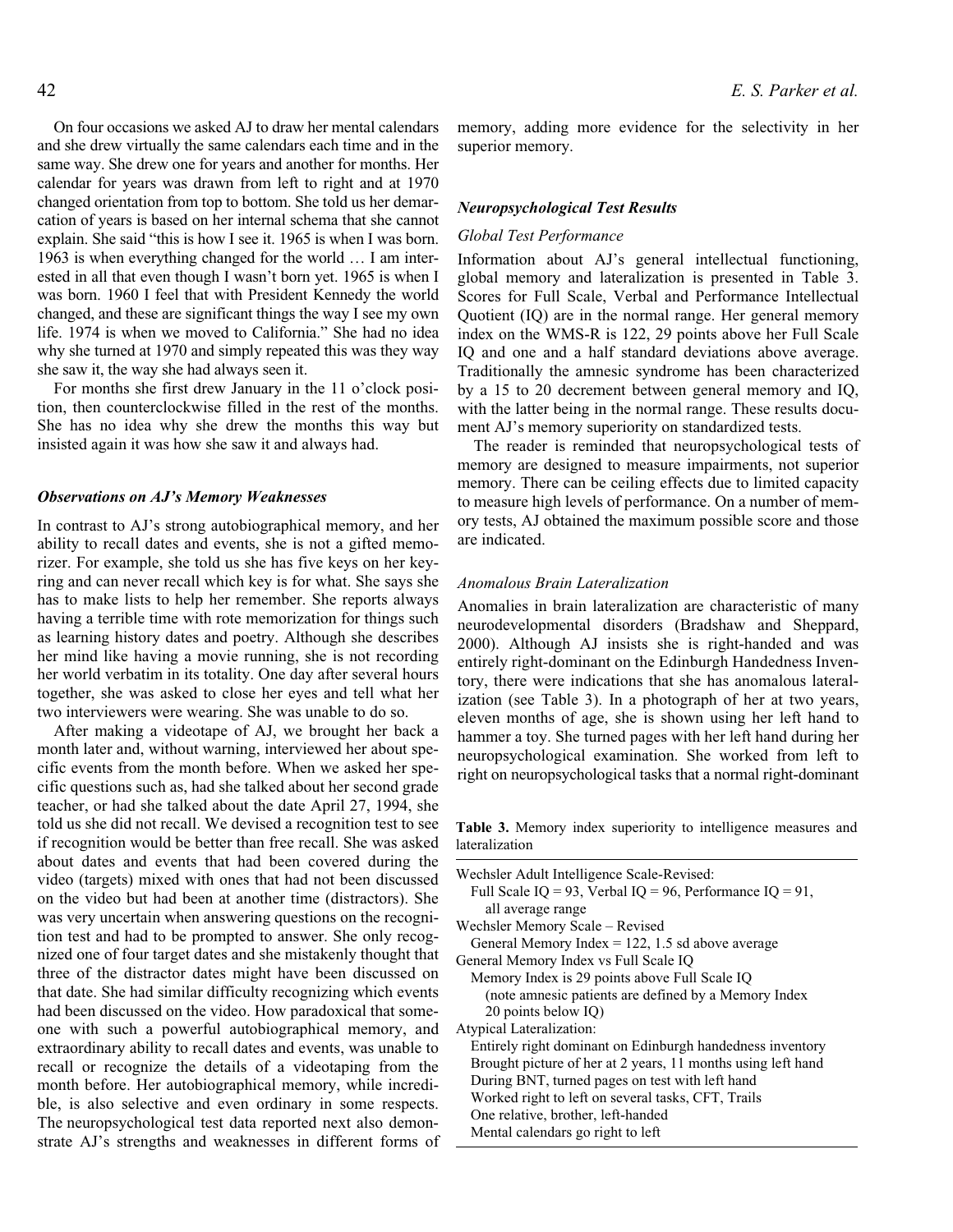person works right to left. She drew the CFT right to left. Her mental calendars all go from right to left or counterclockwise. Motor speed in her right hand was slower than her left hand, as well as being 1.6 standard deviations below average.

# *Atypical Variablility in Neuropsychological Test Scores*

One of the main areas of disparity in the scores, described previously, is AJ's significantly higher General Memory Index relative to her overall IQ. However, in spite of her superiority on certain memory tasks, she had impaired performance on tests of executive functioning, language and tests of memory that require the subject to organize the to-be-remembered material, as well as memory for faces. Moreover, she had normal performance on many other neurocognitive domains. The data are presented accordingly so the reader can consider her strengths, deficits and normal performance. This pattern of scatter among test scores is clinically significant and provides objective evidence of AJ's atypical brain functioning, beyond memory.

# *Areas of Strength on Neuropsychological Tests*

In Table 4, neuropsychological strengths are identified as performance more than 1.5 standard deviations above average. AJ's strengths in memory are evident on certain tests. To orient the reader who may not be familiar with the particular tests, AJ's memory superiority is seen on tests of episodic memory, particularly when she is provided with some degree of structure in the material at encoding and/or at retrieval. Take for example the visual paired-associates test on the WMS-R where the subject sees six meaningless symbols each paired with a different color. After a single study trial of these six pairs, AJ correctly selected the color that matched each of the six symbols and retained this over a 20-minute delay. In addition, she obtained a perfect score on the Warrington Word Recognition where she studied 50 words and then was asked to select the studied words from pairs of words, one being a studied word and the other a new word. Yet, as will be described shortly, her performance on the Warrington Face Recognition test was impaired. Her extraordinary autobiographical memory was supported on standardized testing with her perfect score on the Autobiographical Memory Test (AMT).

Strong attention was measured by both her excellent performance on Digit Span and on the Attention/Concentration Index of the WMS-R. The perfect performance on the Smell Identification Test supports her statements about sensitive olfactory functions. The Sensory-Perceptual Exam did not uncover any problems in those domains.

### *Areas of Weaknesses on Neuropsychological Tests*

Deficit performance was defined as a score more than 1.5 standard deviations below average and results are presented in Table 5. Her deficits are observed on tests of executive functioning and reasoning, anterior left hemisphere functions, organizationally demanding memory tests and memory for faces.

The areas where AJ is showing difficulty include executive functioning, a term often used to mean frontal lobe functioning (Stuss and Levine, 2002), and even more specifically prefrontal (Miller and Cohen, 2001). Deficits of executive function were observed on one of the classic tests of frontal lobe functioning, the Wisconsin Card Sorting Test (Stuss

**Table 4.** AJ's strengths on neuropsychological tests

| Strengths: Defined as performance more than 1.5 sd above average or perfect |                   |      |              |  |  |
|-----------------------------------------------------------------------------|-------------------|------|--------------|--|--|
|                                                                             | Raw Score Z-score |      | Comment      |  |  |
| <b>Memory Tests</b>                                                         |                   |      |              |  |  |
| General Memory Index on WMS-R                                               | 122.              | 1.5  | near ceiling |  |  |
| Visual Memory Index on WMS-R                                                | 128               | 1.9  | near ceiling |  |  |
| Visual Paired Associates on WMS-R                                           |                   |      |              |  |  |
| Immediate Test                                                              | 18/18             |      | perfect      |  |  |
| Delayed Test                                                                | 8/8               |      | perfect      |  |  |
| Word Recognition, Warrington Test                                           | 50/50             |      | perfect      |  |  |
| Word Recognition from CVLT                                                  | 16/16             |      | perfect      |  |  |
| Autobiographical Memory from AMT                                            | 27/27             |      | perfect      |  |  |
| Personal Semantic Memory from AMT                                           | 63/63             |      | perfect      |  |  |
| <b>Attention and Working Memory Tests</b>                                   |                   |      |              |  |  |
| Digit Span subtest of WAIS-R                                                | 15                | 1.67 | near ceiling |  |  |
| Attn/Concentration Index on WMS-R                                           | 122.              | 1.5  | near ceiling |  |  |
| Face Perception                                                             |                   |      |              |  |  |
| Face Perception on Benton Face Test                                         | 27/27             |      | perfect      |  |  |
| <b>Olfactory Functions</b>                                                  |                   |      |              |  |  |
| <b>Smell Identification Test</b>                                            | 40/40             |      | perfect      |  |  |
| Sensory-Perceptual Exam                                                     |                   |      | perfect      |  |  |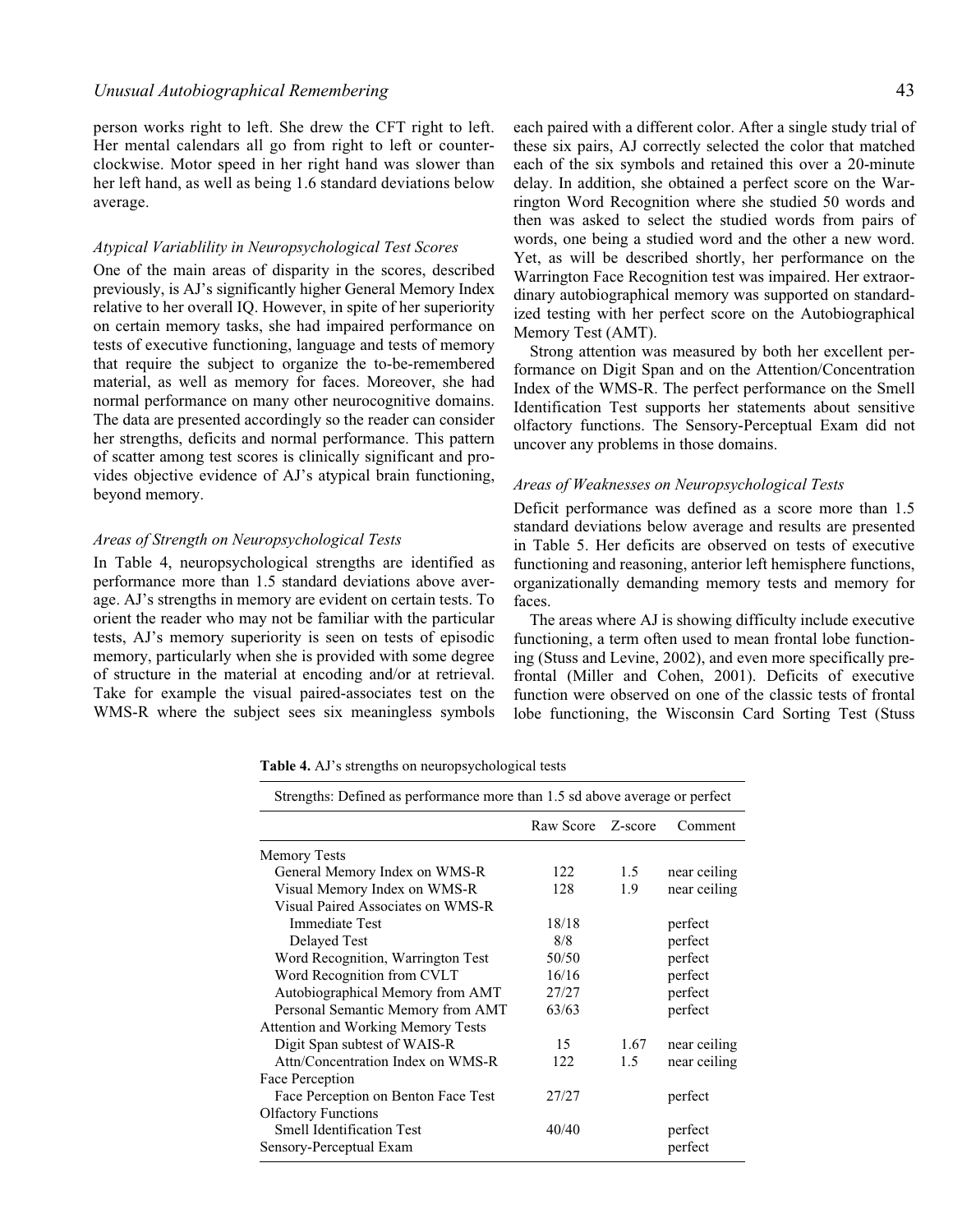| Deficits: Defined as performance more than 1.5 sd above/below average |                    |         |          |  |
|-----------------------------------------------------------------------|--------------------|---------|----------|--|
|                                                                       | Raw Score          | Z-score | Comment  |  |
| <b>Executive Function and Reasoning Tests</b>                         |                    |         |          |  |
| Concept Formation and Shifting from WCST                              |                    |         |          |  |
| Perseverative Responses                                               | 38                 | < 2.0   | impaired |  |
| <b>Executive Functions from HCT</b>                                   | 78 errors          | $-2.3$  | impaired |  |
| Analogical Reasoning from WAIS-R                                      | 5                  | $-1.67$ | impaired |  |
| Anterior Left Hemisphere Tests                                        |                    |         |          |  |
| Motor Speed, Right Dominant Hand                                      | 36.5               | $-1.6$  | impaired |  |
| Dysnomia from Boston Naming                                           | 51/60              | $-2.7$  | impaired |  |
| Organizationally-Demanding Memory Tests                               |                    |         |          |  |
| Recall of Word-List from CVLT                                         |                    | $>-2.0$ | impaired |  |
| Recall of Complex Figure, both delays                                 | $13/36 \& 11.5/36$ |         | impaired |  |
| Face Memory Test                                                      |                    |         |          |  |
| Face Recognition, Warrington Test                                     | 38/50              | $-1.6$  | impaired |  |

**Table 5.** AJ's deficits on neuropsychological tests

*et al*., 2000). AJ had a strong tendency to perseverate, a sign of abnormal functioning of the dorsolateral prefrontal cortex (Milner, 1963). She had great difficulty on the Halstead Category Test, a widely used neuropsychological test of abstraction and concept formation, although its sensitivity to specific brain regions has not been established (Demakis, 2004). As was the case for Luria's S, AJ was not strong in analogical reasoning as seen in her low score on the Similarities subtest of the WAIS-R. There was a notable tendency towards concrete versus abstract answers.

Two neuropsychological scores point to possible deficits in the anterior left hemisphere, namely, slowed motor speed with the right "dominant" hand and naming problems (dysnomia) on the Boston Naming Test (Lezak, 1995) where she made semantic paraphasias, calling dominoes "dice", a latch "lock", a scroll "declaration", tongs "clampers", a sphinx "pharaoh statue", a palette "paint", and an abacus "Chinese checkers." Her trouble producing specific words was also observed in her spontaneous speech. She often has trouble providing linguistically precise responses to specific questions.

The deficits in specific memory tests are particularly interesting. Her performance was significantly impaired on wordlist recall as measured by the California Verbal Learning Test. Impaired performance such as hers has been described in patients with frontal lobe-based memory impairments, particularly those with damage to the left posterior dorsolateral regions (Alexander *et al*., 2003). In this test, the subject studies a list of 16 words belonging to four semantic categories (fruits, articles of clothing, tools and spices) with four words from each category. Her recall was poor under free and cued conditions as well as at short and long delay. She used serial clustering over semantic clustering, a much less effective strategy for recall. Recall from the end of the list was poor and she had significantly more perseverations, that is, repeated words during recall, than average. Nevertheless her delayed recognition performance was perfect, with no false alarms. Although the CVLT is a "memory" test, the recall

portion requires a great deal of organization on the part of the subject so that the material is encoded in a way that makes it accessible for retrieval without external cues as is the case with free recall. When cues are re-presented in the recognition portion, the subject's reliance on organization and internal cues is reduced.

Difficulty with memory for subject-organized material was in the visual domain as well as the verbal. Her recall of the Complex Figure Test was below average both for immediate and delayed recall. This test requires the subject to use their own strategies to copy a complex figure, which they then draw without cueing immediately after the copy trial and with delay. There was significant loss of detail in AJ's recall, a qualitative signal of left hemisphere dysfunction (Lezak, 1995, p. 478). Her poor recall on the CFT was not due to a global deficit in visual memory as her Visual Memory Index on the WMS-R was superior and her performance on Visual-Paired associates from the WMS-R was perfect (see Table 4).

Performance on the Face Recognition Test was markedly impaired. In this test, the subject is shown a set of 50 unfamiliar faces at study and at test is asked to pick the face just studied from 50 pairs of faces where one is the target face and the other a new face. AJ kept saying that neither face was familiar and thought she was being shown two completely new faces. In view of her very good performance on the face perception test (Benton Face Perception Test), her impairment is specific to facial memory. Disorders of visual recognition of faces can reflect neuropsychological deficits associated with right hemisphere lesions (Hécaen and Albert, 1978); however, research with fMRI found face recognition positively correlated with left parietal and left medial frontal/anterior cingulate cortex (Leube *et al*., 2003).

*Areas of Normal Performance on Neuropsychological Tests* The normal areas of her test performance are listed in Table 6. Her normal Verbal Memory on the WMS-R contrasts with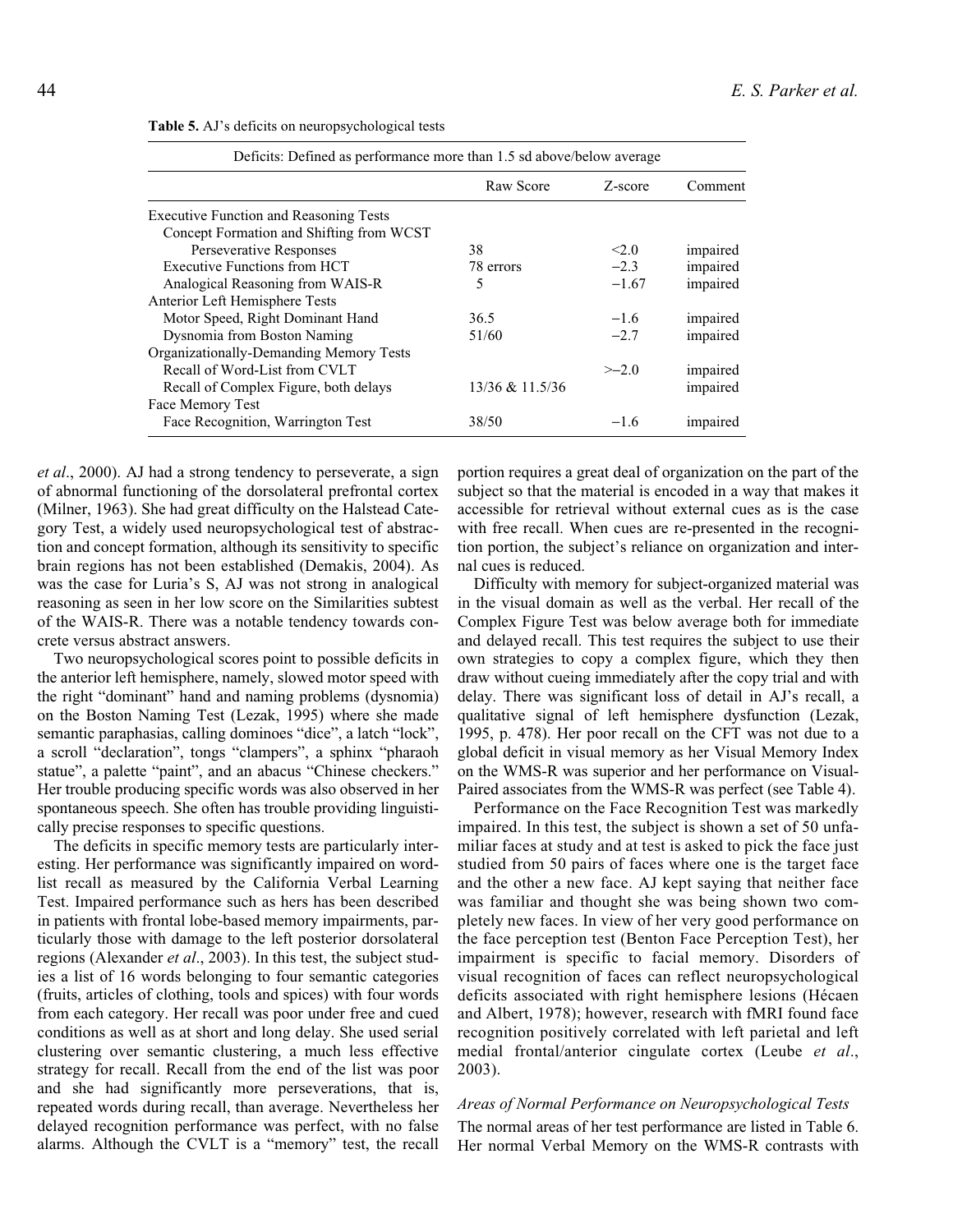| Domain                          | Test                         | Score                    |
|---------------------------------|------------------------------|--------------------------|
| <b>Memory Tests</b>             | WMS-R Verbal Memory          | $Z = 0.93$               |
|                                 | WMS-R Delayed Recall         | $Z = 1.0$                |
| Semantic Memory                 | <b>WAIS-R</b> Information    | $Z = 0.0$                |
| <b>Executive Functions</b>      | Written Fluency              | $Z = -0.6$               |
|                                 | Oral Fluency: Letters        | $Z = -0.3$               |
|                                 | Oral Fluency: Category       | $Z = +1.3$               |
|                                 | Ruff Figural Fluency         | $Z = -0.8$               |
|                                 | Trails A                     | $Z = -0.6$               |
|                                 | Trails B                     | $Z = +0.5$               |
|                                 | <b>Stoelting Stroop Test</b> | $Z = +0.5$               |
| Manual Dexterity                | Grooved Peg, Right           | $Z = -0.6$               |
|                                 | Left                         | $Z = +0.1$               |
| Motor Speed                     | Finger Tapping, Left         | $Z = 0.0$                |
| Language                        | Reading Level                | $Z = +0.2$               |
|                                 | Spelling Level               | $Z = +0.7$               |
|                                 | Vocabulary                   | $Z = 0.0$                |
|                                 | Comprehension                | $Z = -0.33$              |
| Visual Spatial                  | Picture Completion           | $Z = -1.33$              |
|                                 | Picture Arrangement          | $Z = 0.33$               |
|                                 | <b>Block Design</b>          | $Z = -0.33$              |
|                                 | <b>Object Assembly</b>       | $Z = -1.3$               |
|                                 | Rey-O CFT Copy               | 35/36                    |
|                                 | Hooper Visual Organization   | $Z = +0.2$               |
| Calculations                    | Arithmetic Level             | $Z = -0.6$ eighth grade  |
|                                 | Arithmetic                   | $Z = 0.0$                |
| Visual-motor                    | Digit Symbol                 | $Z = 0.33$               |
|                                 | Symbol Search                | $Z = +1.0$               |
| Mood: Beck Depression Inventory |                              | never in depressed range |

**Table 6.** Other neuropsychological domains in normal range (within 1.5 sd)

her superior Visual Memory Index (see Table 4) supporting her claims of vivid visual recollections. Semantic memory as measured by the Information subtest of the WAIS-R is entirely average, and measures an individual's acquired knowledge of common facts. The measures of executive function on which she performs in the normal range listed on Table 6 differ from those areas of executive functioning where she exhibits impairments listed on Table 5. The tests on which she is impaired are unstructured and require considerable abstraction, hypothesis formulation and conceptual shifting. The tests on which she is normal are tests of fluency, processing speed and novelty, particularly Trails A and the Stroop Test. Other areas of normal performance indicate that she has developed average reading, spelling, and arithmetic skills, despite her complaints of difficulties in school. Her level of self-reported depression on the Beck Depression Inventory was measured on multiple occasions and was never in the clinically significant range.

# *AJ Compared to Two Mnemonists, S and VP*

To compare AJ to Luria's case S (1987), we asked her to learn a  $4 \times 13$  matrix of numbers. After studying such a matrix for three minutes, S was able to call off all 52 numbers in succession in 40 seconds. When AJ was handed a matrix to learn, she laughed, saying it was impossible. After studying the matrix for 3 min 52 sec, she then tried to recall on a blank piece of paper. She was able to recall 7 of the 52 numbers, 5 from the first column and the bottom right number.

VP was able to recall Bartlett's tale "The War of the Ghosts" with considerable detail after reading it through twice, and counting backwards by sevens from 253 to 0 (Hunt and Love, 1972). When AJ was asked to read through the story and try to remember it, she again said "No way." After counting backwards, she recalled 7/49 nouns and 8/68 verbs. VP's score at one hour after he had studied the story was 33/49 nouns and 40/68 verbs, and he had a similarly high score six weeks later. The story is difficult to remember because of its lack of meaning. AJ's comment about it was "That is the stupidest story I've ever read."

## **Discussion**

AJ has led us into new, unexpected terrain as we explored what we believe to be the first reported case of a person with this form of superior autobiographical memory. She displays phenomenal interest and delight in recalling her personal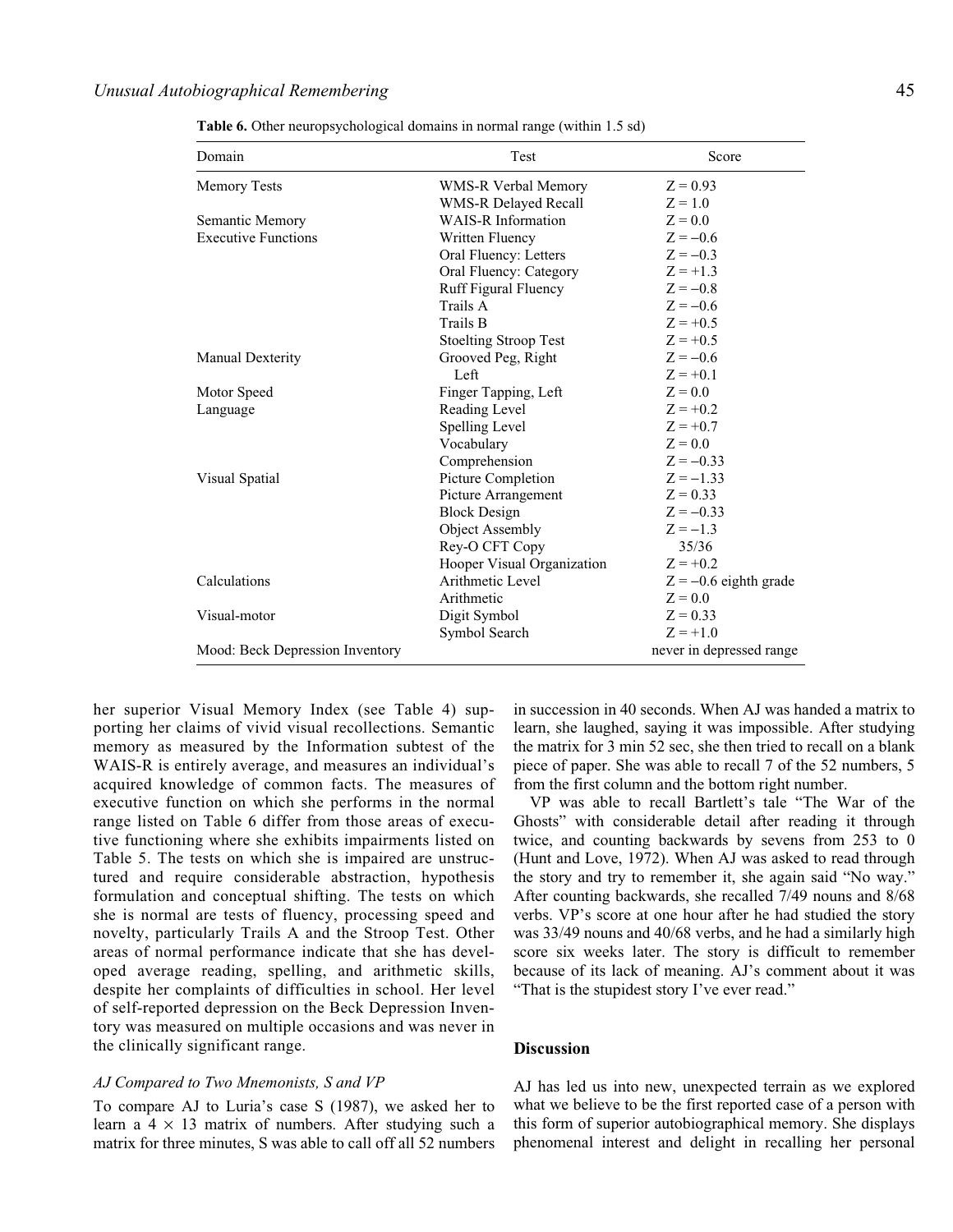past. Her recollections were highly reliable and accurate where verification was possible. She obtained a perfect score on the Autobiographical Memory Test. We have documented her claim that, when given a date, she can go back to that date through the years, particularly from age 14 to the present, and recall what she was doing on that date. Her recollections are fast, seemingly automatic as she claims. Data include AJ's self-reports, our observations, documentation of her memory with novel testing procedures developed specifically for AJ, and standardized neuropsychological testing. Each approach revealed different but complementary information that, taken together, offers a profile of her phenomenal memory in the context of other neuropsychological functions and how it impacts her life. The following discussion weaves threads from these typically separate approaches to offer the reader hypotheses about AJ's form of extraordinary memory.

First, it is important to address what several of our colleagues have suggested, namely, that AJ is simply pulling the wool over our eyes and in fact there is nothing particularly remarkable about her memory. How do we know that she isn't rehearsing, practicing, and preparing in order to fool us into believing her memory is extraordinary? The reader is reminded that AJ never knew in advance the hundreds of dates and events she was going to be asked by us, so she would not know what to prepare. She had no idea we were going to ask her about Easters from 1980 on before she was asked to write them down. Nor did she know two years later that she would be asked to do the same thing again, which she did entirely accurately again and reliably. When she brought a box with four years of her diaries, she had no idea which of the 1,460 days we would be verifying. When we queried her from the book of news events (Lucas, 2000), often we did not know in advance which dates we were going to select. It is also noteworthy that AJ herself told us what she could and could not recall. Dates and events before 1980 but within her lifespan were "fuzzy" but from 1980 on were "crystal clear." She could recall public events only if she was interested in them, or if something important had happened to her on the day they occurred. She told us what she could accurately remember and what she did not remember. She repeatedly told us she was "a terrible memorizer." Her difficulties with some types of remembering have been described on formal tests such as the CVLT. Her neuropsychological testing provided no evidence of malingering or invalid performance and she did have supernormal scores on a subset of standard memory tests. If anyone can tell us how such a profile could be "faked" and why, our position about the validity of AJ's presentation is open to modification.

We know of no other reported case of someone who recalls personal memories over and over again, who is both the warden and the prisoner of her memories, as AJ reports. We took seriously what she told us about her memory. She is dominated by her constant, uncontrollable remembering, finds her remembering both soothing and burdensome, thinks about the past "all the time," lives as if she has in her mind "a running movie that never stops" and has memories tied

closely with dates. We relied on her own reports when it came to describing her awareness of her memory and the meaning of her memory to her life, as there are no objective tests to measure this. Whereas previously reported cases of superior memory have been described, they are of individuals who are capable of encoding and reciting prodigious amounts of new information, using practiced mnemonic strategies (Hunt and Love, 1972; Luria, 1987; Gordon *et al*., 1984; Thompson *et al*., 1991; Wilding and Valentine, 1997; Maguire *et al*., 2003; Ericsson *et al*., 2004).

One way to conceptualize this phenomenon is to see AJ as someone who spends a great deal of time remembering her past and who cannot help but be stimulated by retrieval cues. Normally people do not dwell on their past but they are oriented to the present, the here and now. Yet AJ is bound by recollections of her past. As we have described, recollection of one event from her past links to another and another, with one memory cueing the retrieval of another in a seemingly "unstoppable" manner. According to one theory, it takes a special neurocognitive state to enable present stimuli to be interpreted as such cues. Such a state is called episodic retrieval mode and refers to the orientation of the subject as she focuses on past happenings (Tulving 1983, 1999). Studies using positron emission tomography have identified regions in the right and left prefrontal cortex and anterior cingulate gyrus that are activated with the maintenance of episodic retrieval mode (Lepage *et al*., 2000). AJ seems unable to turn off episodic retrieval mode as in normal individuals. She has trouble inhibiting her constant remembering of her personal past at will. Inhibition is an important cognitive function that has been associated with the right inferior frontal cortex based on human lesion-mapping, leading to speculation the same regions may be important for memory retrieval (Aron *et al*., 2000).

This view of AJ is not sufficient to capture fully the nature of her unique remembering. While she does spend a great deal of time remembering from her personal past, as do some older people, there is another remarkable feature which is her rich repertoire of personal memories that is available and accessible to her. It is quite possible for someone to be in a state of remembering one's personal past without vivid, specific recollections as to what one was doing on a particular date. Like us all, AJ has a rich storehouse of memories latent, awaiting the right cues to invigorate them. The memories are there, seemingly dormant, until the right cue brings them to life. But unlike AJ, most of us would not be able to retrieve what we were doing five years ago from this date. Given a date, AJ somehow goes to the day, then what she was doing, then what she was doing next, and left to her own style of recalling, what she was doing next. Give her an opportunity to recall one event and there is a spreading activation of recollection from one island of memory to the next. Her retrieval mode is open, and her recollections are vast and specific. There has been research on brain regions involved with episodic retrieval mode, but not on superabundant autobiographical memory as it has not been identified before.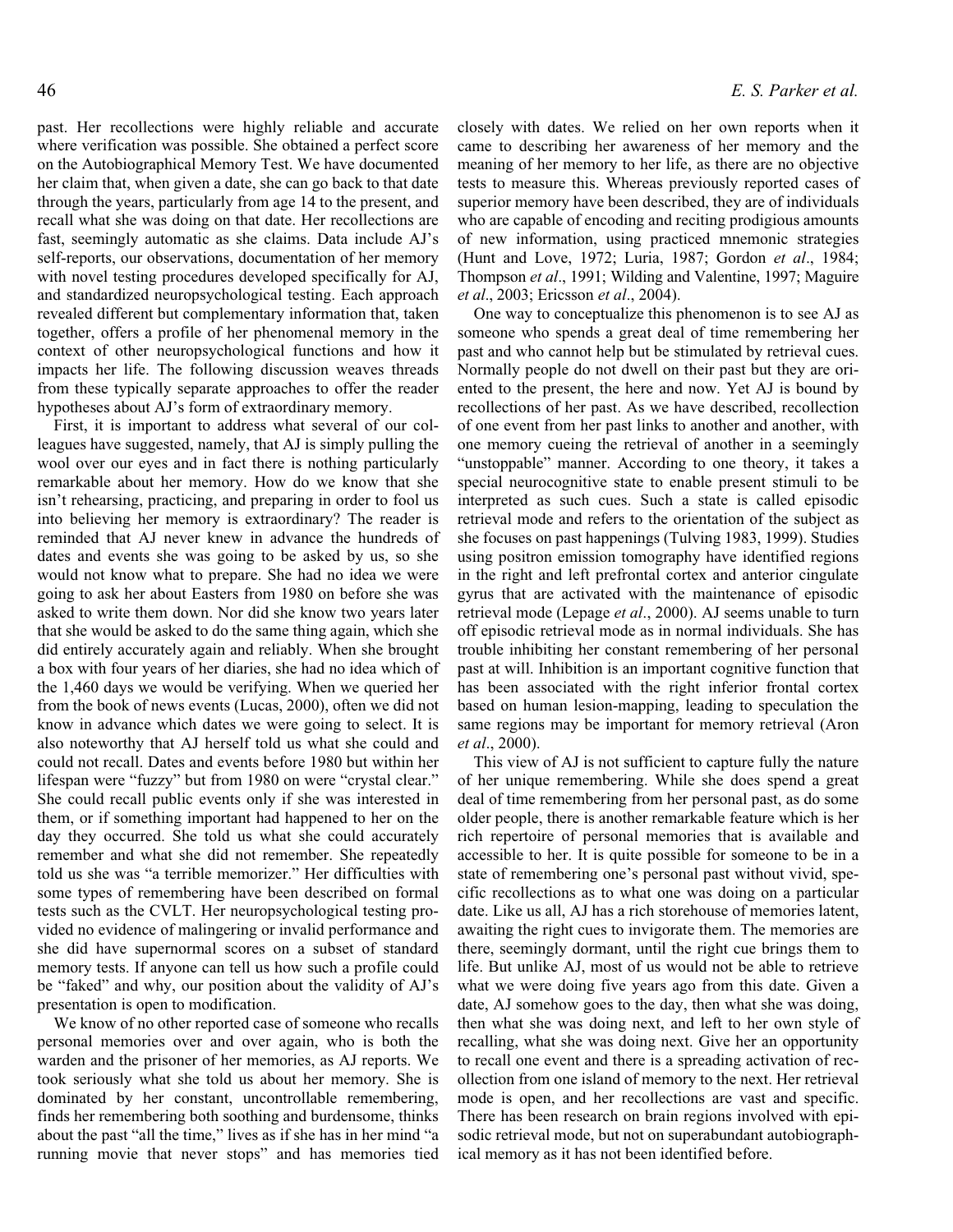We propose that AJ's form of autobiographical memory syndrome warrants its own definition and terminology. We suggest calling it the *hyperthymestic syndrome*, based on the Greek word thymesis which means "remembering," and hyper meaning "more than normal." The two defining features of hyperthymesia are: 1) the person spends an abnormally large amount of time thinking about his or her personal past, and 2) the person has an extraordinary capacity to recall specific events from their personal past. Thus hyperthymesia differs from superior memory which refers to the supranormal ability to acquire and recall new information but not autobiographical information. We have avoided the term hypermnesia as this term has its own specific definition in the field of experimental psychology and refers to an increase in recall over repeated tests in the laboratory (for review see Erdelye, 1996).

Why it is that AJ has extraordinarily good memory for some things and not for others is indeed interesting. Although she can quickly, reliably and accurately tell what she was doing on a given date, she had trouble recalling specific events from a videotaping the month before. This does demonstrate that her memory is selective, and as seen on some standard memory tests her memory performance ranges from perfect to below average.

There are indications from AJ's neuropsychological test results, as well as her self-reports, that her hyperthymestic syndrome may be related to and possibly caused by poor executive functions in the areas of abstraction, reflection, and inhibition. Her vulnerability to dwelling on her personal past, recalling memories over and over, may reflect a form of disinhibition such that she lacks the normal capacity to switch memories off. Her rich storehouse of memories may have developed because of her use of concrete, highly structured encoding and retrieval processes, one of which is the calendar as will be discussed further.

Neuropsychological tests documented that AJ, while of average intelligence, has significant deficits in executive functions involving abstraction, self-generated organization and mental control. Many researchers agree that the broad term "executive control" is the function of the prefrontal cortex (for review see Miller and Cohen, 2001). She had difficulty with tasks that required her to formulate her own organization on new information (WCST, HCT, CVLT, CFT) but was superior on tasks that had built in organization (e.g., Visual Paired-Associates, Word Recognition). She has difficulty with analogical reasoning giving concrete versus abstract responses (e.g., Similarities). She had significant deficits on the CVLT, a memory task that depends on executive functions, strategy formulation, and inhibition of competing recollection and is particularly impaired in patients with leftposterior frontal lobe lesions (Alexander *et al*., 2003). Face recognition has been associated with left medial frontal/ anterior cingulate (BA 32/9) cortex (Leube *et al*., 2003). Other indications of atypical frontal lobe functions are her dysnomia, anomalous lateralization, and obsessive-compulsive tendencies.

AJ may have a variant of a neurodevelopmental, frontostriatal disorder putting her at risk for her *hyperthymestic syndrome*. Deficits in executive functioning and anomalous lateralization are both found in neurodevelopmental frontostriatal disorders which include autism, obsessive-compulsive disorder (OCD), attention deficit hyperactivity disorder, Tourette's syndrome and schizophrenia (Bradshaw and Sheppard, 2000). The frontostriatal system (dorsolateral prefrontal cortex, lateral orbitofronal cortex, cingulate, supplementary motor area and associated basal ganglia structures) is vulnerable to neurodevelopmental disorders and this is consistent with AJ's history and presentation. For example, AJ reports that from an early age she became upset when order in her external environment was disturbed, a sign of early obsessive-compulsive tendencies. There are signs of atypical developmental features before she started to write diaries at the age of ten and become aware of her detailed memory around the age of twelve and a half, in 1978. With the exception of some autistic savants (O'Conner and Hermalin, 1989), superior memory abilities are not characteristic of neurodevelopmental fronto-striatal disorders. And although AJ is not autistic, nor do savants remember autobiographical information, there are certain similarities between them. Like autistic savants, AJ had an interest in dates from an early age, has strong domain-specific areas of knowledge, has repetitive and obsessive tendencies (Heavey *et al*., 1999) and has a highly variable neuropsychological profile with areas of superiority co-existing with areas of deficit (Winner, 2000). We suggest that it might be fruitful to examine frontostriatal symptoms in other cases of superior memory, as they too may have deficits in executive functions associated with their unusual memory abilities.

The hypothesis that AJ's superior memory may be caused by atypical neurodevelopment is based on her unusual profile of performance on neuropsychological tests taken in conjunction with hints from published research. It is, however, quite possible that there is no causal relationship and that the overall parallels between her memory and her neuropsychological weaknesses are simply correlative. Since there are no previous studies of superior rememberers that have simultaneously examined neurocognitive domains outside memory, particularly frontal lobe functions, there are no comparative data at this point. The findings from AJ are sufficiently compelling to warrant further exploration of the relationships among forms of superior memory and other cognitive domains in future research.

AJ's highly developed mental calendar provides her with a structured, concrete framework to encode and retrieve information. It should be noted, however, while dates are linked to her memories, they are not the only retrieval cues for personal recollections. We have described how she can recall dates when given an event, and she can recall events when given a date. Her recollection of dates and public events was verified from independent sources. Her recollection of personal events was verified where possible with her diaries. When given a date, she can tell you what day of the week it fell on. She told us she places herself in the date, recalling where she was and what she was doing on it. When given the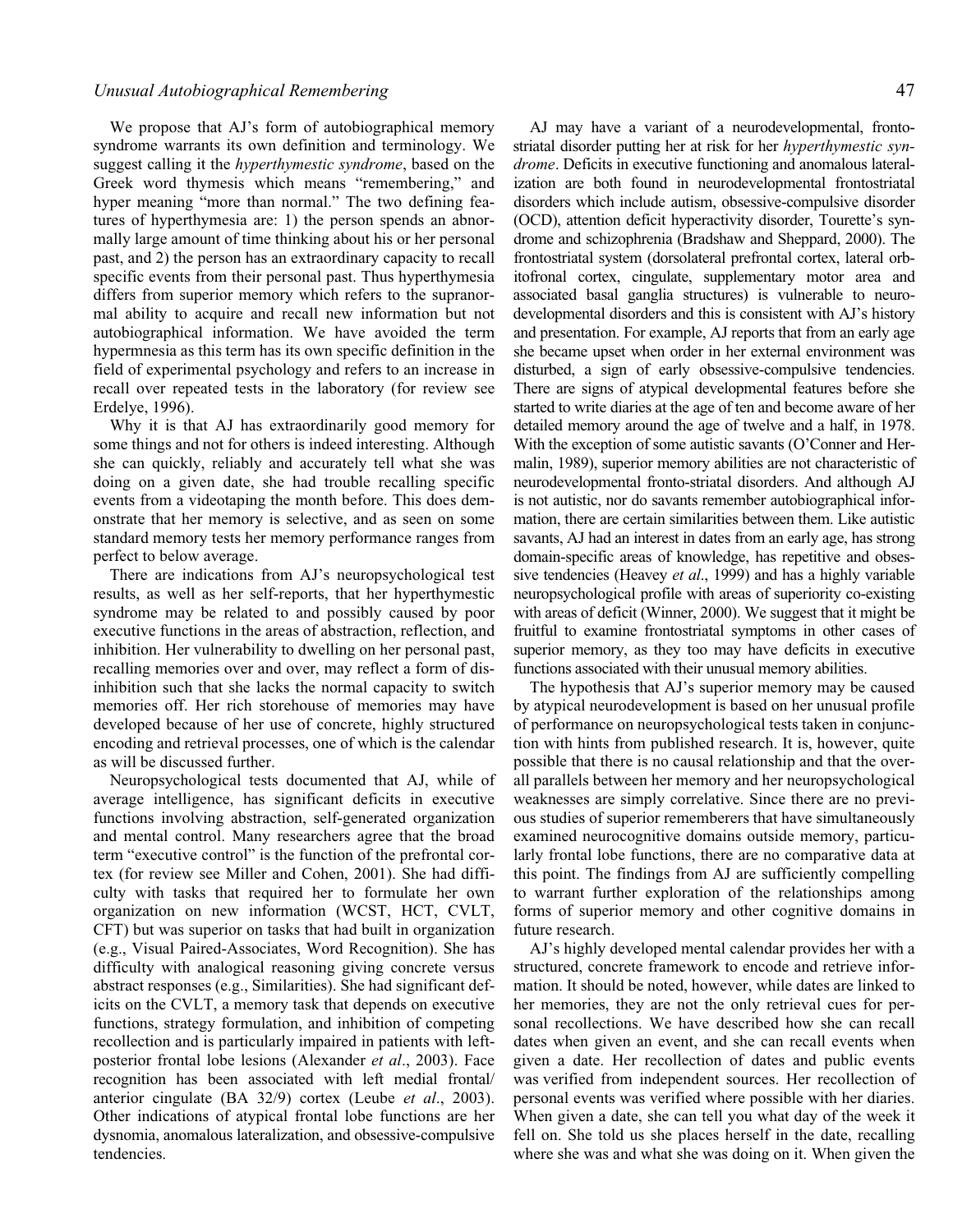same date on different occasions, she reliably told us the same story as to what she recalls doing on that day.

Her mental calendar and tendency to encode and retrieve information by dates can be viewed as a mnemonic strategy; however, unlike previously reported cases of superior memory, AJ does not consciously rehearse the use of dates to facilitate her memory, nor is she able to apply this or any strategy to learn new information such as word lists. However, she does rehearse dates, but she says this occurs automatically and obsessively. Her calendar can be thought of as a mnemonic that has become automatized with extensive use. It is particularly interesting that AJ uses dates to organize her memories as dates are typically very poor recall cues in laboratory studies of normal subjects and days of the week are poorly remembered (see Friedman, 1993).

AJ is not a calendrical calculator, the rare ability found in people with autism who provide dates based on calculation rather than memory (Heavey *et al*., 1999). For example, Horwitz *et al*. (1965) describe a calendrical calculator who could provide the day of the week of a given date for a span of some 40,000 years. AJ's knowledge of dates is constrained to a period linked to her personal experience. It is, we suggest, part of her semantic memory, providing a structured but somewhat inflexible context for encoding and retrieving personal experiences. She told us over and over that dates are things she "knows," and that sense of knowing characterizes retrieval from semantic memory. The retrieval of a date can then produce retrieval of personal experiences from episodic memory, which is characterized by a sense of "remembering," exactly how she describes such memories (Tulving, 1983; Gardiner *et al*., 2002).

Current theoretical accounts of autobiographical memory distinguish between memories for personal facts or personal knowledge and memories of specific personally experienced events that are accompanied by rich sensory-perceptual recollections with a special awareness of remembering. According to one theory, semantic autobiographical memory pertains to general knowledge of the self and episodic autobiographical memory pertains to recollections of a specific event with reexperiencing of contextual details and a sense of awareness of the self in one's past (Wheeler *et al*., 1997). A similar distinction has been made between event-specific sensory and perceptual episodic memory and higher level knowledge of self that covers a larger time period (Conway, 2001). According to such theoretical distinctions, AJ's superiority seems particularly striking for semantic or general autobiographical memory. She has a developed self-knowledge particularly surrounding dates and she just "knows" these things. Moreover, her episodic recollections are relatively sparse. For example, she does dismally on word-list recall tasks which are heavily dependent on episodic memory. She was unable to recall the details of a video-taping episode from a month earlier, a clear episodic or event-specific recollection. Yet when shown the tape again, she was able to reproduce the same recollection when she heard the same question again. AJ's *hyperthymistic syndrome* may be a case of highly superior semantic autobiographical memory.

It is somewhat surprising that superior memory does not necessarily facilitate other aspects of everyday life, and in fact, in the case of AJ her memory was not helpful in school, and causes her to spend much of her time recollecting the past instead of orienting to the present and the future. Given the considerable emphasis placed today on techniques to facilitate memory skills, particularly with children, but also with aging adults, it may be worth questioning just what forms of superior memory benefit everyday functioning. Who would expect that VP, who could play seven simultaneous chess games blindfolded, and had an estimated IQ of 136, would be employed as a store clerk (Hunt and Love, 1972)? How paradoxical that Luria's case S, who could recall seemingly unlimited amounts of materials for years, had trouble capturing the meaning of what he read and moved from one job to another, eventually becoming a professional mnemonist. In addition, there was nothing consistently noteworthy about the occupations of the ten cases of superior memory reported by Wilding and Valentine (1997), although this was not a focus of their investigations. Occupations included a telephone operator, mathematician working in a financial institution, an airport cleaning supervisor, a journalist (the only female), business consultant, hypnotist/magician, student of English, nurse, memory improvement teacher and a 13-year-old too young to be employed.

Just how unique is AJ's memory, whether or not there are other cases of hyperthymesia out there in the world, and whether there are other forms of superior memory yet-to-be described, are questions that must await further research for answers. There is a large literature on patients with amnesic syndromes that has enriched our understanding of how memory can fail and the brain regions involved. By comparison, research on forms of superior memory is miniscule, leaving much to be explored. We suggest that work with AJ has demonstrated the importance of not only exploring her memory as she describes it, but also looking at memory in the broader context of other neuropsychological domains. Previous research on cases of superior memory have focused primarily on subjects' performance on laboratory memory tasks, but have yet to examine other neuropsychological functions in depth. Answers to questions about the relationships between superior memory and other neurocognitive functions can only be addressed by investigating these cases of superior memory in the broader context of other neuropsychological functions.

### **References**

- Alexander MP, Stuss DT, Fansabedian N. California Verbal Learning Test: performance by patients with focal frontal and non-frontal lesions. Brain 2003; 126: 1493–1503.
- Aron AR, Robbins TW, Poldrack RA. Inhibition and the right inferior frontal cortex. Trends in Cognitive Neuroscience 2000; 8: 170–177.
- Bradshaw JL, Sheppard DM. The neurodevelopmental frontostriatal disorders: Evolutionary adaptiveness and anomalous lateralization. Brain and Language 2000; 73: 297–320.